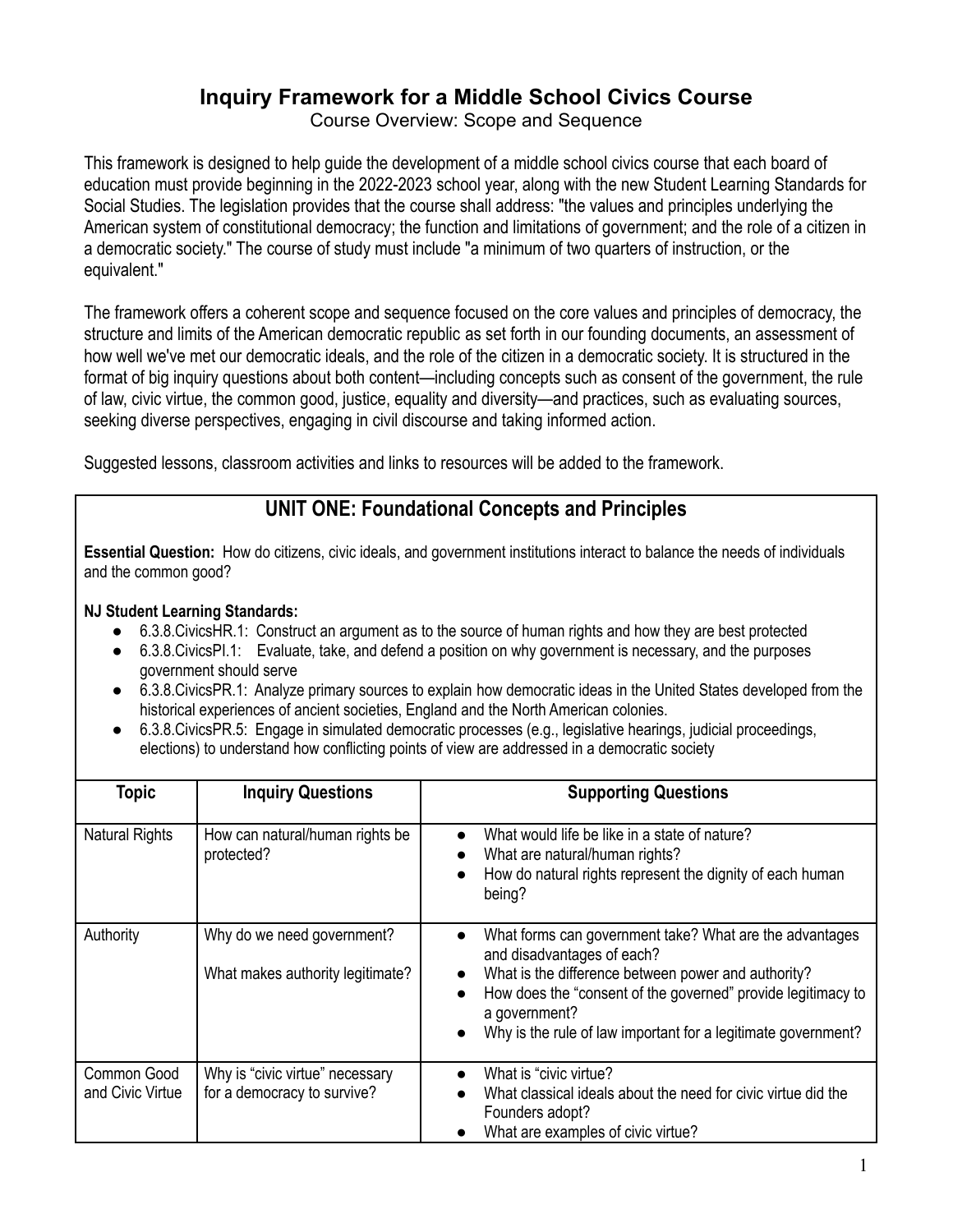|                                                                                                                     | How does the idea of the<br>"common good" give rise to the<br>social contract?   | What is the "common good"?<br>$\bullet$<br>What is the social contract?<br>$\bullet$<br>Why is a commitment to the common good important in a<br>$\bullet$<br>democratic society?                                                                                                                                                                                                                                                                                                                             |
|---------------------------------------------------------------------------------------------------------------------|----------------------------------------------------------------------------------|---------------------------------------------------------------------------------------------------------------------------------------------------------------------------------------------------------------------------------------------------------------------------------------------------------------------------------------------------------------------------------------------------------------------------------------------------------------------------------------------------------------|
| Social Order<br>and Individual<br><b>Rights</b>                                                                     | How does the social contract<br>limit individual freedom for the<br>common good? | How does government maintain safety and order?<br>$\bullet$<br>How does government protect individual rights?<br>$\bullet$<br>How does government balance the need for social order and<br>individual liberty?                                                                                                                                                                                                                                                                                                |
| American Ideals                                                                                                     | What are American Ideals?                                                        | What is an "ideal"?<br>$\bullet$<br>What are our "founding documents"?<br>$\bullet$<br>What ideals are expressed in our founding documents?<br>Where are American Ideals stated in our founding<br>documents?<br>How is the concept of "consent of the governed" implicit in<br>our founding documents?                                                                                                                                                                                                       |
| Conflict<br>Resolution                                                                                              | How can conflicts be resolved<br>peacefully?                                     | What are the sources of conflict?<br>$\bullet$<br>How are conflicts between and among individuals resolved?<br>$\bullet$<br>How are conflicts between and among countries resolved?<br>$\bullet$<br>When is compromise necessary?<br>$\bullet$<br>How can conflicts be resolved peacefully in a democratic<br>society?<br>Why is respect for diverse perspectives a crucial component<br>of civil discourse?<br>What strategies can help us better incorporate multiple<br>perspectives into civil discourse? |
| Elections                                                                                                           | Why is the right to vote critical in<br>a democratic republic?                   | What are the responsibilities of elected representatives?<br>$\bullet$<br>How can we evaluate candidates for positions of authority?<br>$\bullet$<br>How can we determine the accuracy of what we read and<br>$\bullet$<br>view?<br>What is the role of political parties and interest groups?<br>Who represents you in New Jersey and Washington, D.C.?<br>Why are local and state elections important?                                                                                                      |
| <b>UNIT ONE ASSESSMENT:</b> E.g., Student Mock Election and an analysis of the benefits of democratic<br>government |                                                                                  |                                                                                                                                                                                                                                                                                                                                                                                                                                                                                                               |

# **UNIT TWO: Foundational Documents**

**Essential Question:** How have economic, political, and cultural decisions promoted or prevented the growth of personal freedom, individual responsibility, equality, and respect for human dignity?

- 6.1.8.HistoryUP.3.a: Use primary sources as evidence to explain why the Declaration of Independence was written and how its key principles evolved to become unifying ideas of American democracy
- 6.1.8.HistoryCC.3.d: Compare and contrast the Articles of Confederation and the United States Constitution in terms of the decision-making powers of national government.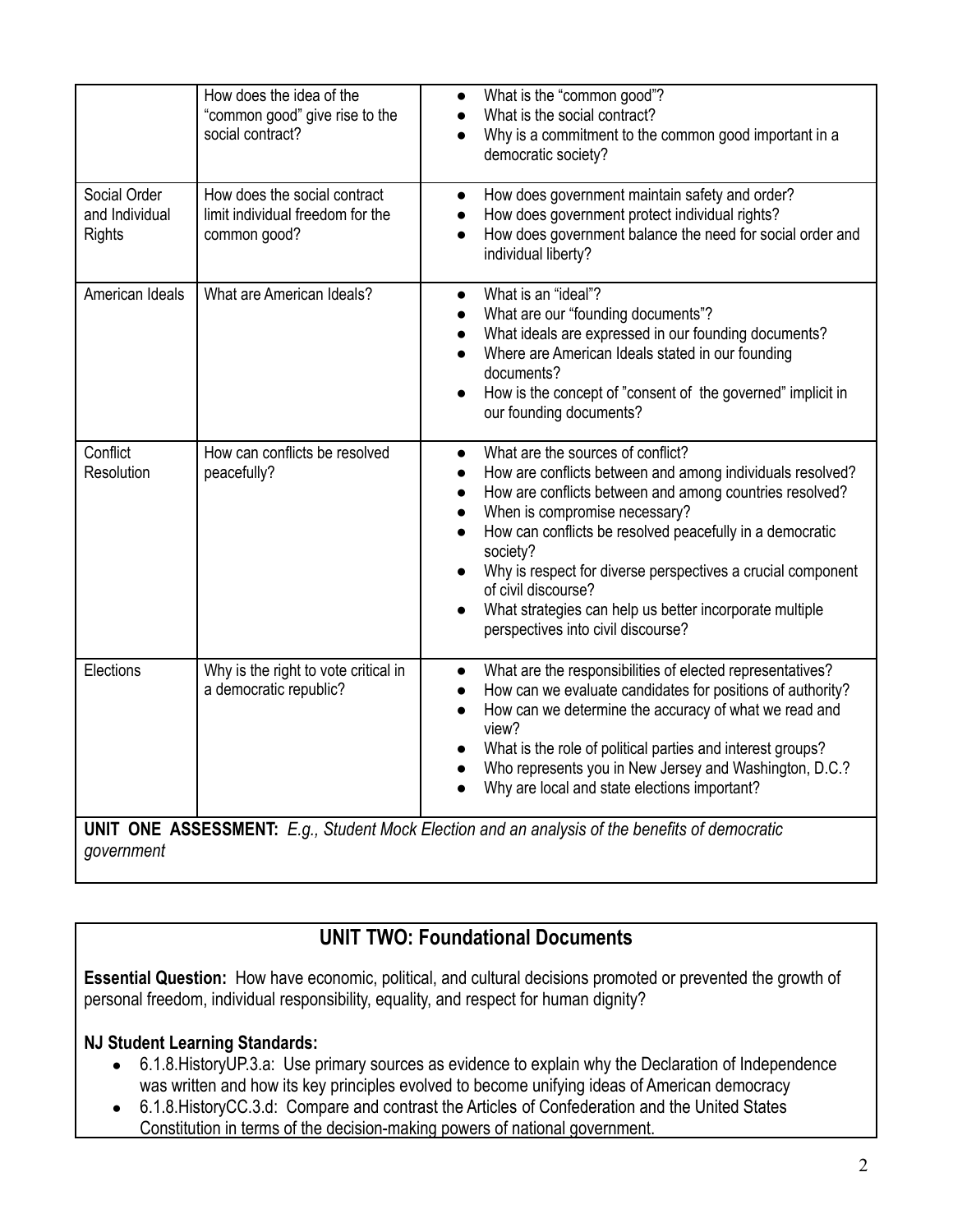- 6.1.8.CivicsPI3.d. Use data and other evidence to determine the extent to which demographics influenced the debate on representation in Congress and federalism by examining the New Jersey and Virginia plans.
- 6.1.8.Civics.PD.3.a: Cite evidence to determine the role that compromise played in the creation and adoption of the Constitution and Bill of Rights
- 6.3.8.CivicsPR.5: Engage in simulated democratic processes (e.g., legislative hearings, judicial proceedings, elections) to understand how conflicting points of view are addressed in a democratic society

| <b>Topic</b>                                             | <b>Inquiry Questions</b>                                                                                                                                                                                                                                                                                                         | <b>Supporting Questions</b>                                                                                                                                                                                                                                                                                                                                                                                                                                                                                                                                                                                                                                                                                                                                       |
|----------------------------------------------------------|----------------------------------------------------------------------------------------------------------------------------------------------------------------------------------------------------------------------------------------------------------------------------------------------------------------------------------|-------------------------------------------------------------------------------------------------------------------------------------------------------------------------------------------------------------------------------------------------------------------------------------------------------------------------------------------------------------------------------------------------------------------------------------------------------------------------------------------------------------------------------------------------------------------------------------------------------------------------------------------------------------------------------------------------------------------------------------------------------------------|
| Historical<br>Foundations of<br>the American<br>Republic | To what extent did the founding<br>documents (Declaration of<br>Independence, Constitution Bill<br>of Rights) articulate and<br>establish/ensure American<br>Ideals?<br>To what extent does democracy<br>depend on citizens and elected<br>and appointed officials having<br>civic virtue and working toward<br>the common good? | What led to the Declaration of Independence?<br>$\bullet$<br>What did the Founders believe about government?<br>$\bullet$<br>Why was the Declaration of Independence written?<br>$\bullet$<br>What is popular sovereignty?<br>$\bullet$<br>How did the Constitution address the problems of the<br>$\bullet$<br>Articles of Confederation?<br>What character traits did the Founders expect of their<br>$\bullet$<br>elected and appointed representatives?<br>How does the U.S. Constitution organize government to<br>$\bullet$<br>prevent an abuse of authority?<br>How do the three branches of government interact:<br>$\bullet$<br>separation of powers vs. checks and balances?<br>How does the Constitution promote economic<br>$\bullet$<br>development? |
| Federalism                                               | How and why is federalism a key<br>part of the structure of U.S.<br>government?                                                                                                                                                                                                                                                  | What is federalism?<br>$\bullet$<br>How does federalism work?<br>What powers have been delegated to the national<br>$\bullet$<br>government and which have been retained by or shared with<br>state governments?<br>Why is the Supremacy Clause important?<br>$\bullet$<br>How does the U.S. Constitution balance the interests of<br>individuals and states with the need for a strong national<br>government?                                                                                                                                                                                                                                                                                                                                                   |
| The Legislative<br><b>Branch</b>                         | Should the legislative branch<br>continue to be considered "first<br>among equal" branches?                                                                                                                                                                                                                                      | What are the powers, responsibilities, limits and role of the<br>$\bullet$<br>Congress?<br>How can we protect against abuse of authority by<br>$\bullet$<br>Congress?                                                                                                                                                                                                                                                                                                                                                                                                                                                                                                                                                                                             |
| The Executive<br><b>Branch</b>                           | How can American government<br>best ensure effective<br>administration while protecting<br>against abuse of power?                                                                                                                                                                                                               | What are the powers, responsibilities, limits and role of the<br>$\bullet$<br>President?<br>How and why has the authority of the President expanded<br>$\bullet$<br>over time?<br>How can we protect against abuse of authority by the<br>President?                                                                                                                                                                                                                                                                                                                                                                                                                                                                                                              |
| The Judicial<br><b>Branch</b>                            | How does the Constitution try to<br>ensure that all citizens are equal<br>before the law?                                                                                                                                                                                                                                        | How does Judicial Review function?<br>$\bullet$<br>How and why has the scope of judicial review expanded<br>over time?<br>How do Constitutional Amendments 4-8 help ensure<br>$\bullet$<br>fairness and equality before the law?.<br>How does the judiciary protect against the abuse of power<br>$\bullet$<br>and authority?                                                                                                                                                                                                                                                                                                                                                                                                                                     |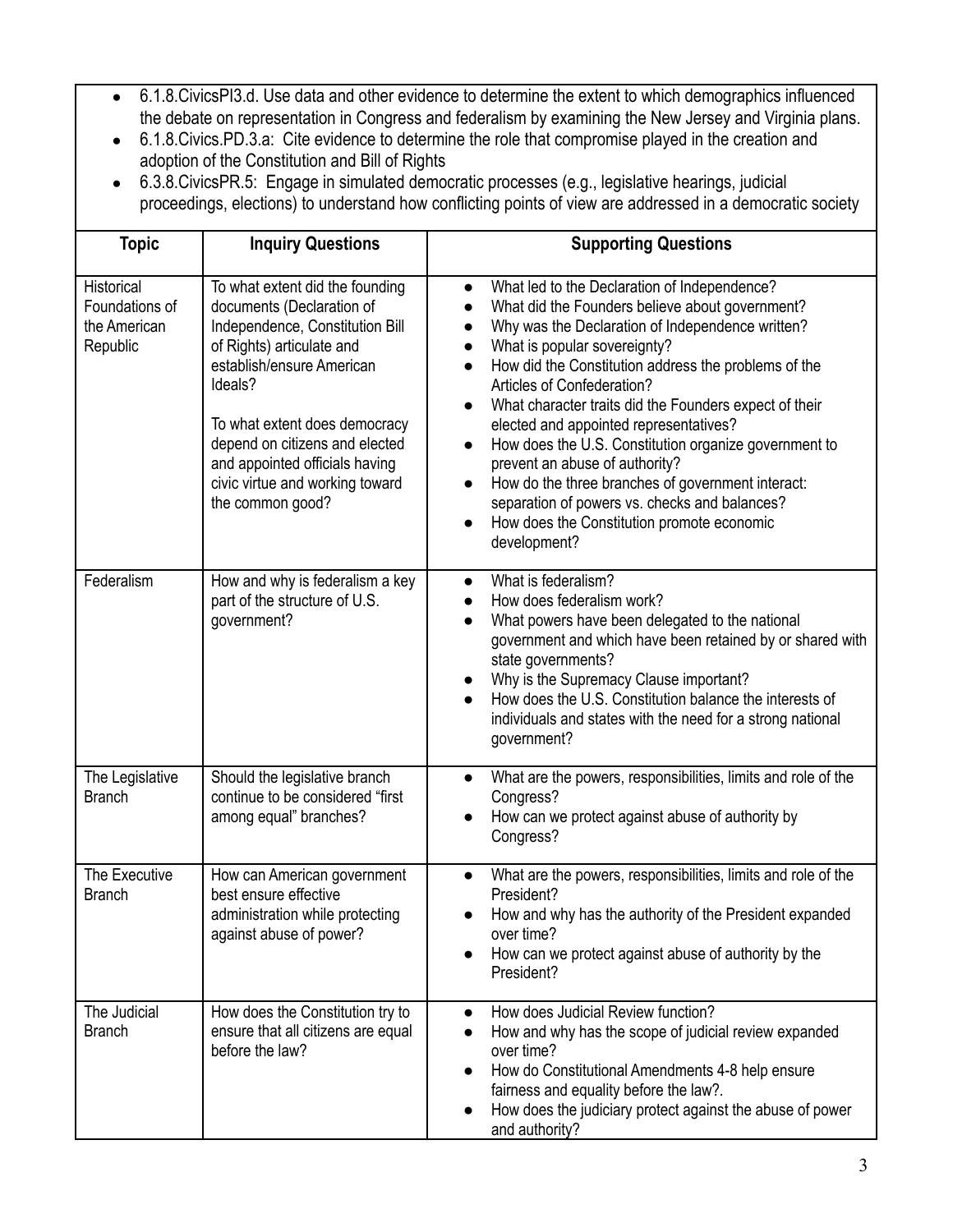| The Bill of Rights<br>and Amendment<br>Process | Did the Constitution need a Bill of<br>Rights?<br>How does the Bill of Rights<br>ensure that fundamental human<br>rights are protected? | Was the Constitution sufficient to protect individual rights<br>$\bullet$<br>without the Bill of Rights?<br>What is the process for amending the U.S. Constitution?<br>$\bullet$<br>What fundamental human rights are protected in the Bill of<br>Rights? |  |
|------------------------------------------------|-----------------------------------------------------------------------------------------------------------------------------------------|-----------------------------------------------------------------------------------------------------------------------------------------------------------------------------------------------------------------------------------------------------------|--|
|                                                | <b>UNIT TWO ASSESSMENT:</b> E.g., Simulated Federal Convention                                                                          |                                                                                                                                                                                                                                                           |  |

# **UNIT THREE: The Constitution, American Ideals, and the American Experience**

**Essential Question:** How have economic, political, and cultural decisions promoted or prevented the growth of personal freedom, individual responsibility, equality, and respect for human dignity?

- 6.1.8. Civics PI.3.a. Cite evidence to evaluate the extent to which the leadership and decisions of early administrations of the national government met the goals established in the Constitution.
- 6.1.8.CivicsPI.3.b and 6.3.8.CivicsPR.2: Evaluate the effectiveness of the fundamental principles of the Constitution (i.e., consent of the governed, rule of law, federalism, limited government, separation of powers, checks and balances and individual rights) in establishing a federal government that allows for growth and change over time.
- 6.1.8. Civics DP.3.a: Use primary and secondary sources to assess whether or not the ideals found in the Declaration of Independence were fulfilled for women, African Americans and Native Americans during this time period
- 6.1.8. Civics HR.3.a: Explain how and why constitutional civil liberties were impacted by acts of government during the Early Republic (i.e., Alien and Sedition Acts)
- 6.1.8.CivicsHR.3.b: Evaluate the impact of the institution of slavery on the political and economic expansion of the United States
- 6.1.8. Civics HR. 3. c: Construct an argument to explain how the expansion of slavery violated human rights and contradicted American ideals
- 6.1.8.CivicsHR.4.a: Examine sources from a variety of perspectives to describe efforts to reform education, women's rights, slavery and other issues during the Antebellum period.
- 6.3.8.CivicsDP.2: Make a claim based on evidence to determine the extent and limitations of First Amendment Rights (e.g., Supreme Court decisions)
- 6.3.8.CivicsDP.3: Use historical case studies and current events to explain why due process is essential for the protection of individual rights and maintenance of limited government
- 6.1.8.CivicsDP.4.a: Research and prioritize the most significant events that led to the expansion of voting rights during the Jacksonian period.
- 6.1.8. History UP.5.a: Analyze the effectiveness of the 13<sup>th</sup>, 14<sup>th</sup> and 15<sup>th</sup> Amendments to the United State Constitution from multiple perspectives
- 6.3.8.CivicsPR.3: Take a position on an issue in which fundamental ideals and principles are in conflict (e.g., liberty, equality)
- 6.3.8.CivicsPR.5: Engage in simulated democratic processes (e.g., legislative hearings, judicial proceedings, elections) to understand how conflicting points of view are addressed in a democratic society

| Topic | <b>Inquiry Questions</b> | <b>Supporting Questions</b> |
|-------|--------------------------|-----------------------------|
|       |                          |                             |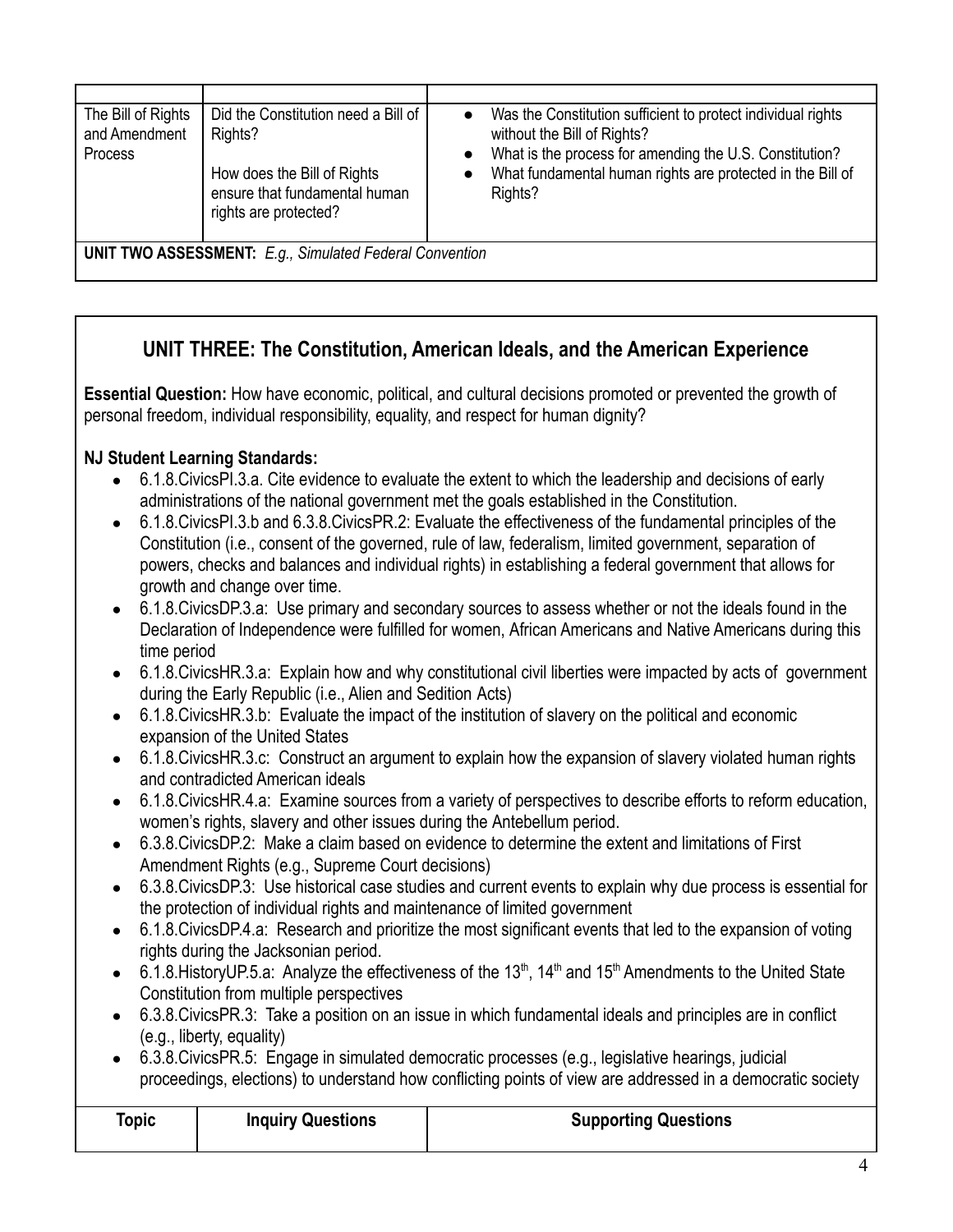| American Ideals                                                   | How well has the U.S. met the<br>fundamental principles<br>established in the Constitution?<br>What are the opportunities and<br>challenges facing a diverse<br>democracy founded on ideas<br>rather than ethnicity? | How has extending the right to vote supported the concept<br>$\bullet$<br>of the consent of the governed?<br>What are examples where the rule of law has prevented<br>abuse of authority (e.g. impeachment)?<br>How have federalism and checks and balances been used<br>to prevent abuse of power by the national government?<br>How has the U.S. expanded or limited Individual rights?                                                                                                                                                                        |
|-------------------------------------------------------------------|----------------------------------------------------------------------------------------------------------------------------------------------------------------------------------------------------------------------|------------------------------------------------------------------------------------------------------------------------------------------------------------------------------------------------------------------------------------------------------------------------------------------------------------------------------------------------------------------------------------------------------------------------------------------------------------------------------------------------------------------------------------------------------------------|
| Justice/Fairness                                                  | How do we ensure that people are<br>treated fairly?                                                                                                                                                                  | How would you define "fairness" or "justice"?<br>$\bullet$<br>What is "due process" and how does it protect individual<br>rights?<br>How should criminal actions be fairly addressed?                                                                                                                                                                                                                                                                                                                                                                            |
| Equality                                                          | To what extent has the American<br>experience succeeded<br>in achieving the<br>aspiration that "all men (people)<br>are created equal"?                                                                              | How have people used the language and ideas of the<br>$\bullet$<br>Declaration of Independence to promote equality?<br>What does the 14 <sup>th</sup> Amendment mean by "equal protection<br>under the law"?<br>Why has the 14 <sup>th</sup> Amendment become important as the<br>United States has become more diverse?<br>Is there equality of opportunity in the United States?<br>How can the tensions between individual liberty, diverse<br>$\bullet$<br>communities, and equality of opportunity be reconciled in a<br>democracy?                         |
| Freedom of<br>Speech,<br>Assembly and<br><b>Right to Petition</b> | Should there be limits on freedom<br>of speech or the ability of protest<br>and petition the government?<br>Should there be restrictions on<br>free speech in social media?                                          | How does the First Amendment protect free expression?<br>Why is freedom of speech important for sustaining a<br>democracy?<br>How has the "right to assemble and petition the government"<br>$\bullet$<br>been used to protect individual rights and/or prevent abuse<br>of authority?<br>How have relevant court cases about freedom of expression<br>been applied to contemporary events?<br>How has social media changed public discourse and what<br>problems has it created?<br>How can we address the spreading of propaganda and lies<br>in social media? |
| Freedom of<br>Religion                                            | How can we balance conflicts<br>between religious beliefs and the<br>protection of the rights of others?                                                                                                             | Why was religious tolerance important in 18 <sup>th</sup> century<br>$\bullet$<br>America and why is it important today?<br>What is the difference between "the establishment of<br>religion" and the "free exercise of religion"?<br>How would relevant court cases regarding freedom of<br>religion be applied to contemporary events?                                                                                                                                                                                                                         |
| Liberty versus<br>"Domestic<br>Tranquility                        | How well has the U.S. balanced<br>the need for order ("domestic<br>tranquility") and the protection of<br>individual rights ("liberty")?                                                                             | What is "liberty"?<br>What is "domestic tranquility"?<br>What is "privacy"?<br>How does the Fourth Amendment protect privacy and<br>liberty?<br>How has the Fourth Amendment been applied to past and<br>current events?                                                                                                                                                                                                                                                                                                                                         |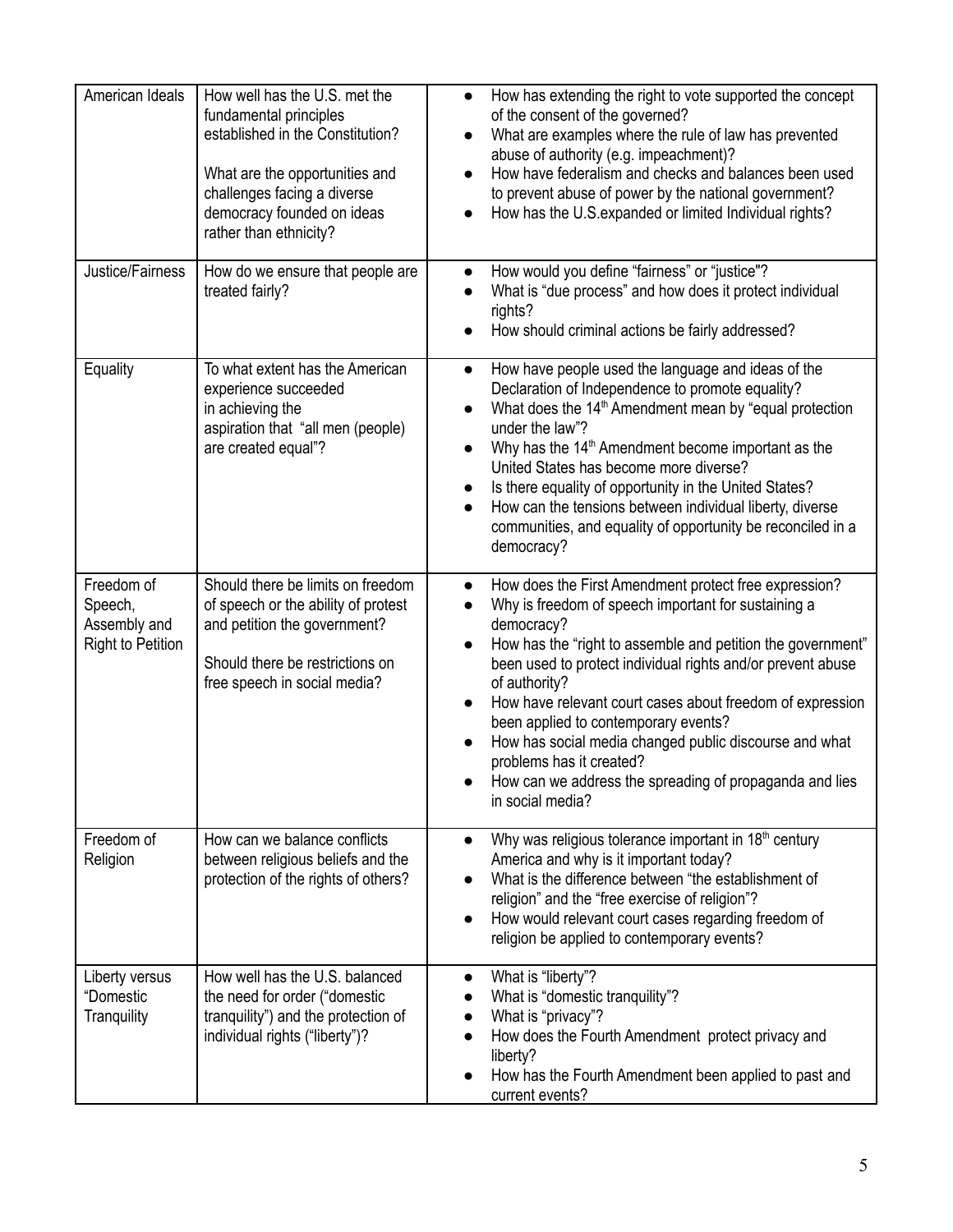|                                                                                                                        | How has the U.S. balanced the need for order and the<br>protection of individual rights during times of peace and<br>times of war? |  |
|------------------------------------------------------------------------------------------------------------------------|------------------------------------------------------------------------------------------------------------------------------------|--|
| <b>UNIT THREE ASSESSMENT:</b> $F_a$ We the People: The Citizen and the Constitution and/or other simulated legislative |                                                                                                                                    |  |

**UNIT THREE ASSESSMENT:** *E.g., We the People: The Citizen and the Constitution* and/or other simulated legislative hearing or judicial hearing about current day issues

# **UNIT FOUR: The Role of the Citizen in a Democratic Society**

**Essential Question:** How do citizens, civic ideals, and government institutions interact to balance the needs of individuals and the common good?

- 6.1.8.CivicsPI.3.c: Distinguish the powers and responsibilities of citizens, political parties, interest groups, and the media in a variety of governmental and nongovernmental contexts
- 6.3.8. Civics PR. 7: Compare how ideas become laws at the local, state and national level
- 6.3.8.CivicsPI.4: Investigate the role of political, civil, and economic organizations in shaping people's lives and share this information with individuals who might benefit from it
- 6.3.8.CivicsPD.1: Deliberate on a public issue affecting an upcoming election, consider opposing arguments and develop a reasoned conclusion
- 6.3.8. Civics PD. 2: Propose and defend a position regarding a public policy issue at the appropriate local, state or national level
- 6.3.8.CivicsDP.1: Identify an issue of inequality, develop multiple solutions and communicate the best one to an appropriate government body
- 6.3.8. Civics PR.4: Use evidence and quantitative data to propose or defend a public policy related to climate change
- 6.3.8.CivicsPR.6: Seek the perspectives of multiple stakeholders with diverse points of view regarding a local budget issue and take a position on proposed policy
- 6.3.8. Civics PR.5: Engage in simulated democratic processes (e.g., legislative hearings, judicial proceedings, elections) to understand how conflicting points of view are addressed in a democratic society
- 6.3.8. Civics PD.3: Construct a claim as to why it is important for democracy that individuals are informed by facts, aware of diverse viewpoints and willing to take action on public issues

| <b>Topic</b>                                     | <b>Inquiry Questions</b>                                                                           | <b>Supporting Questions</b>                                                                                                                                                                                            |
|--------------------------------------------------|----------------------------------------------------------------------------------------------------|------------------------------------------------------------------------------------------------------------------------------------------------------------------------------------------------------------------------|
| Rights and<br>Responsibilities<br>of Citizenship | What is a citizen?                                                                                 | Who is a citizen?<br>$\bullet$<br>How does an immigrant become a citizen?<br>$\bullet$<br>What rights and responsibilities does a citizen have that<br>$\bullet$<br>non-citizens (resident aliens) do not have?        |
| Local and state<br>government                    | How do the three branches of<br>government function at the local<br>and state level in New Jersey? | How do ideas become laws or rules at local, state and<br>$\bullet$<br>national levels?<br>How does government function in New Jersey and in your<br>$\bullet$<br>local community and school district?                  |
| Public<br>policy-making                          | How can individuals and civil<br>society influence public policy?                                  | What is public policy?<br>What is civil society?<br>How do individuals and institutions of civil society, such as<br>$\bullet$<br>interest groups, fraternal groups, business groups, etc.<br>Influence public policy? |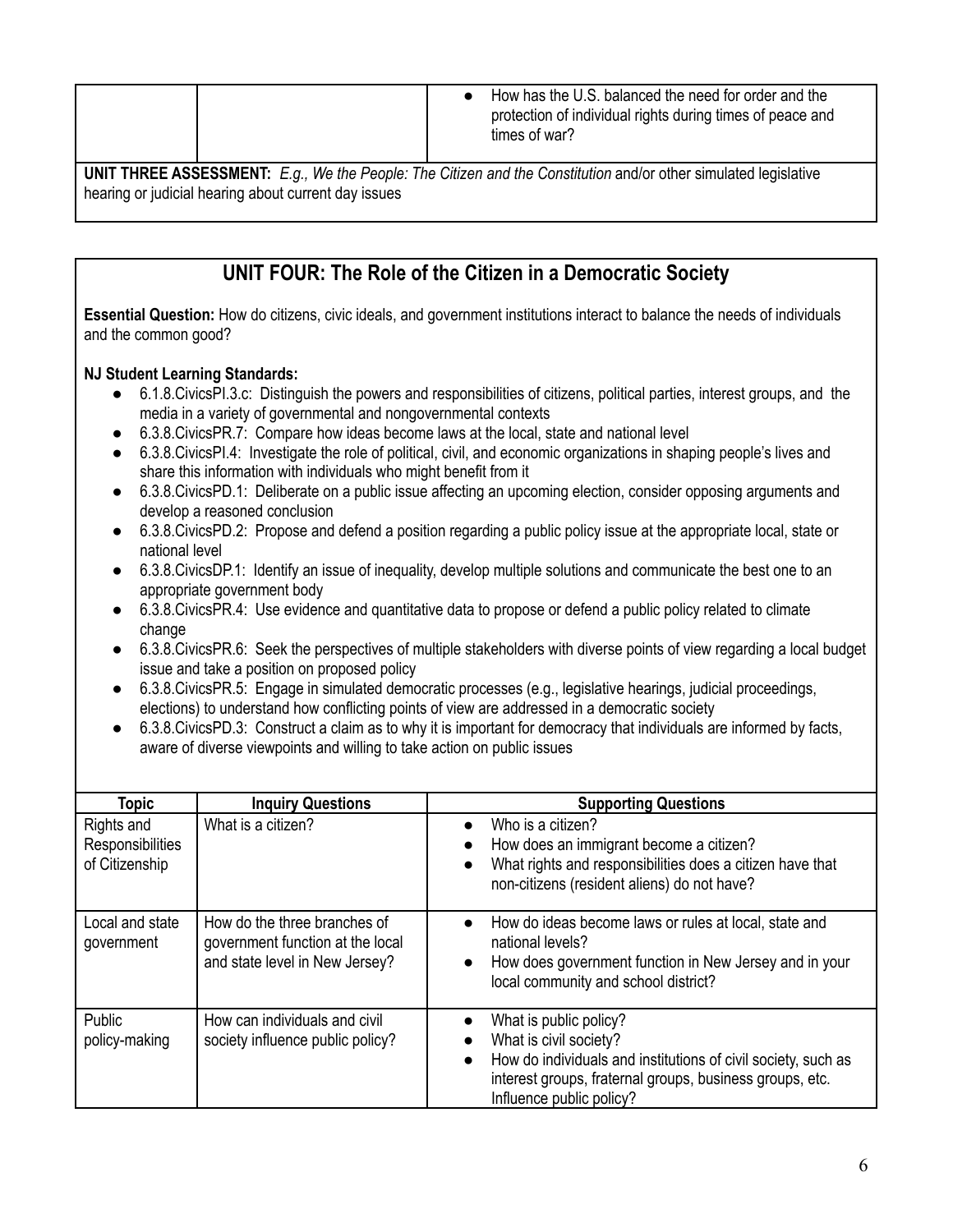|                                                                   |                                                                                                                        | How have those without full political rights (women before<br>$\bullet$<br>1920, minorities before the Civil Rights Movement) affected<br>change?<br>How can I engage with others to improve my local, state,<br>$\bullet$<br>national and/or global community?                                                                                                                                                                                                                                                                                                                                                                                                                                                                                                                                                                                                                                                                           |
|-------------------------------------------------------------------|------------------------------------------------------------------------------------------------------------------------|-------------------------------------------------------------------------------------------------------------------------------------------------------------------------------------------------------------------------------------------------------------------------------------------------------------------------------------------------------------------------------------------------------------------------------------------------------------------------------------------------------------------------------------------------------------------------------------------------------------------------------------------------------------------------------------------------------------------------------------------------------------------------------------------------------------------------------------------------------------------------------------------------------------------------------------------|
| Citizen Action:<br>Identifying a<br>problem or<br>issue           | What are the challenges facing<br>my community and how can I<br>help?                                                  | How can I identify problems that are important to be<br>$\bullet$<br>addressed at the local, state, national and/or global level?<br>What public policy issues matter to me and why?<br>How can the Universal Declaration of Human Rights help us<br>to identify important issues at the state, local or national<br>level?<br>Why are issues involving human rights important?<br>$\bullet$<br>Why are issues involving climate changes and the<br>environment critical?<br>How do issues of economic justice involve human rights?<br>$\bullet$                                                                                                                                                                                                                                                                                                                                                                                         |
| Citizen Action:<br>Developing and<br>proposing a<br>solution      | What are the skills necessary for<br>effective, informed citizenship?                                                  | How can I identify the appropriate branch or agency of<br>$\bullet$<br>government with authority to address my important issue?<br>How can I research an important problem and develop the<br>$\bullet$<br>best solution?<br>How can I assess the credibility of online or printed<br>information?<br>How can I determine whether a source is biased?<br>$\bullet$<br>Why is it important to research and carefully listen to<br>opposing viewpoints?<br>How can I investigate my issue and find high quality<br>$\bullet$<br>information?<br>How can I work collaboratively with my classmates?<br>How should I use social media for civic participation?<br>$\bullet$<br>How can I determine what is the best solution to the problem<br>$\bullet$<br>that I have identified?<br>Why should I carefully consider several alternative<br>solutions?<br>How can I develop a written and/or oral presentation<br>advocating your solution? |
| Civic<br>Participation:<br>Active<br>Citizenship and<br>democracy | What is the value of civic<br>engagement?<br>What is the balance between<br>individual freedom and the<br>common good? | Why do democracies fail?<br>$\bullet$<br>What might happen if citizens did not participate in<br>democratic government at the local, state, or federal levels?<br>What can individuals do to help ensure that the American<br>$\bullet$<br>experiment with democracy continues?<br>What are the benefits of citizenship in a democracy?                                                                                                                                                                                                                                                                                                                                                                                                                                                                                                                                                                                                   |

### **Ideas for classroom activities, suggested lessons and links to resources to be added Bibliography**

Active Citizenship Today (ACT), 2<sup>nd</sup> Ed., Constitutional Rights Foundation at <https://www.crf-usa.org/curriculum-library/civil-conversation-and-role-play/curriculum-library>